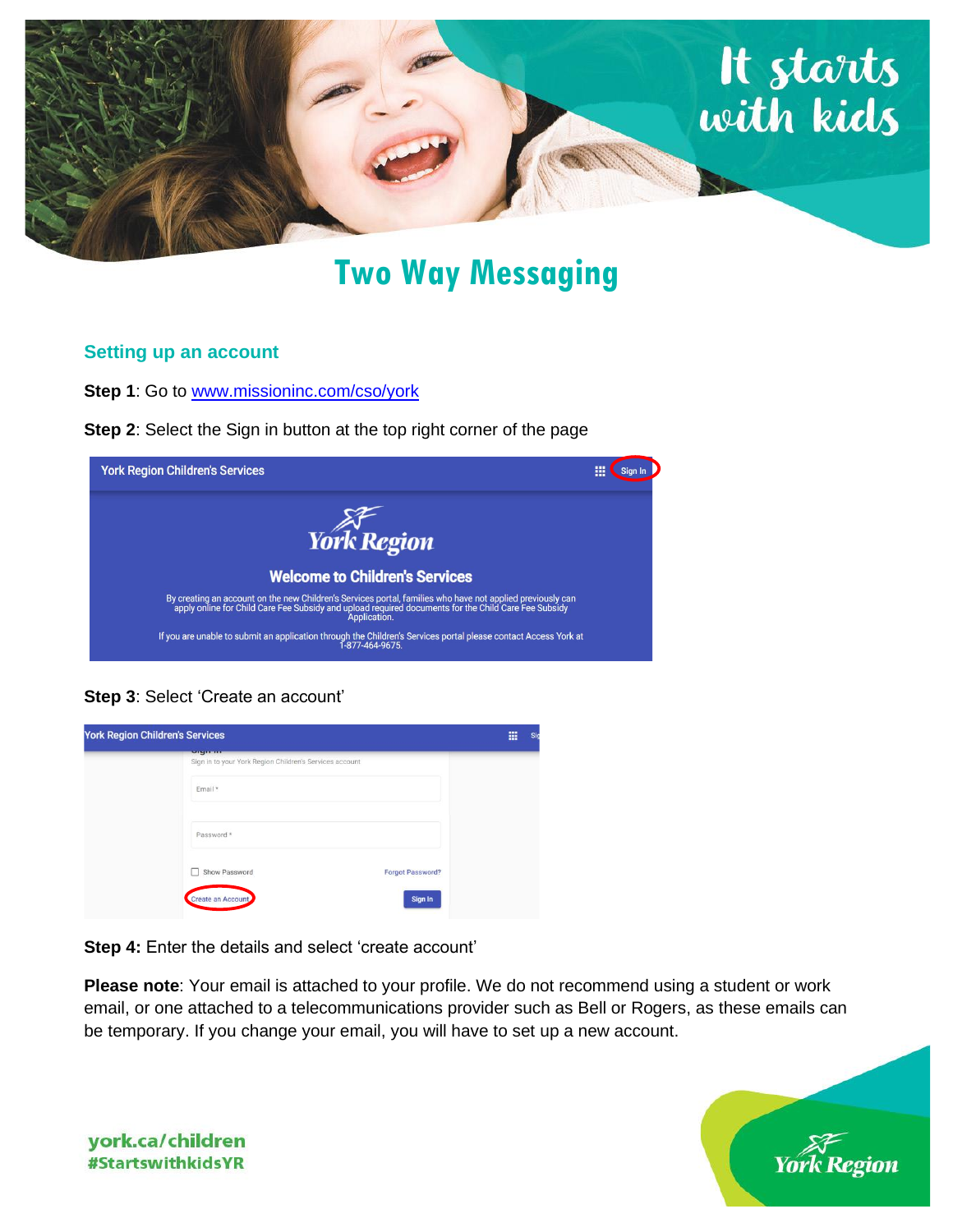**Step 5:** An email will be sent to the email address provided to confirm your Children's Services Portal account; please confirm within 24 hours of receipt. If you don't respond within 24 hours, you will need to go back to the Children's Services portal webpage and select "Forgot Password" to receive the confirmation email again. Please ensure you confirm your account within 24 hours.

**Step 6:** You will need to inform your Children's Services Representative (CSR) by phone or email when your new account is created. The CSR will link your account, which will enable future use of secure two-way communication with York Region Children's Services.

### **Receiving messages**

Notifications for new messages will be sent to the email address that is set up with your Children's Services account. You will also see an alert symbol when you log into your account.

| <b>New Message</b><br>Sent L<br>Subject<br>From<br>Read<br>$\begin{array}{c} \hline \end{array}$<br>Boo, Nad<br>Dec. 6, 2021, 1:35:52 p.m.<br>Test<br>$\Box$ | <b>Children's Services</b> |  |  |
|--------------------------------------------------------------------------------------------------------------------------------------------------------------|----------------------------|--|--|
|                                                                                                                                                              |                            |  |  |
|                                                                                                                                                              |                            |  |  |
|                                                                                                                                                              |                            |  |  |

## **Sending a message/document**

**Step 1:** Populate all fields marked with an asterisk (\*) before uploading a document or sending a message. Documents uploaded correctly will be verified by the "message upload successful" message.

| <b>Children's Services</b> |                                                                 | 田幸 | $\bullet$ |
|----------------------------|-----------------------------------------------------------------|----|-----------|
|                            | ← Back to Measages                                              |    |           |
|                            | New Message                                                     |    |           |
|                            | This f<br>RE Test                                               |    |           |
|                            | e Rode<br>message test                                          |    |           |
|                            | á.                                                              |    |           |
|                            | Document upload is available once Add Message has been selected |    |           |
|                            | Add Message                                                     |    |           |

**Step 2:** After populating the message field, the option to upload a document will appear. Click "select file" to attach a document.

**Note**: Accepted document formats are **jpeg, jpg, pdf, jfi, jfif, jif, jpe**. Documents must be no larger than **4MB.**